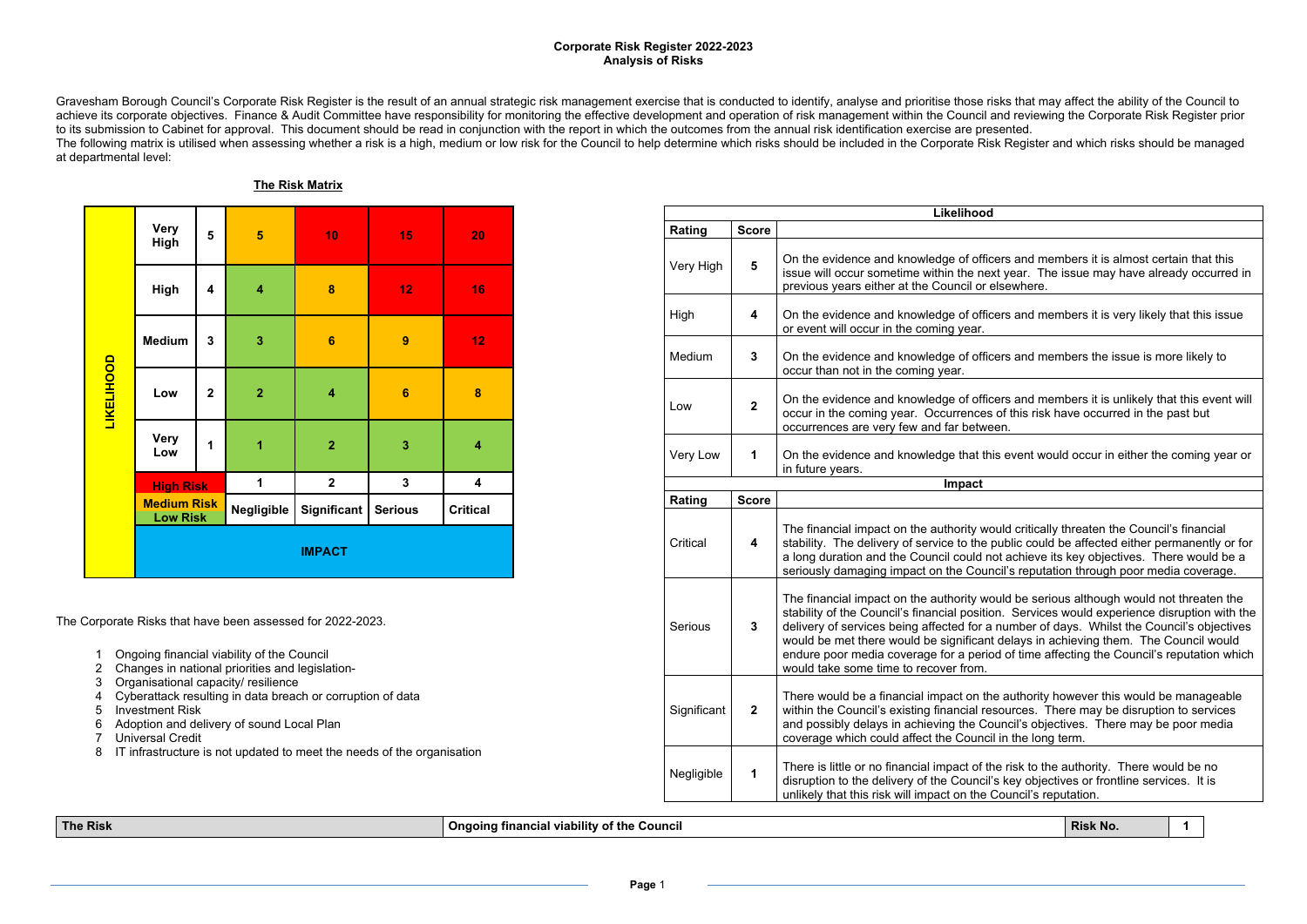| <b>Link to Corporate Objective</b> |      |        | # Progress                                                             |                                                      |                            |  |        |  |              |  |                          |  |        |     |              |   |
|------------------------------------|------|--------|------------------------------------------------------------------------|------------------------------------------------------|----------------------------|--|--------|--|--------------|--|--------------------------|--|--------|-----|--------------|---|
| <b>Assessment Date</b>             |      |        | January 2022                                                           |                                                      |                            |  |        |  |              |  |                          |  |        |     |              |   |
| <b>Cabinet Portfolio</b>           |      |        |                                                                        | Leader of the Executive (but affects all portfolios) |                            |  |        |  |              |  |                          |  |        |     |              |   |
| <b>Risk Owner(s)</b>               |      |        | Director (Corporate Services); Assistant Director (Corporate Services) |                                                      |                            |  |        |  |              |  |                          |  |        |     |              |   |
| <b>INHERENT RISK SCORE</b>         |      |        |                                                                        |                                                      | <b>RESIDUAL RISK SCORE</b> |  |        |  |              |  | <b>TARGET RISK SCORE</b> |  |        |     |              |   |
| Likelihood                         | . ರಿ | Impact | <b>Score</b>                                                           | 20                                                   | Likelihood                 |  | Impact |  | <b>Score</b> |  | Likelihood               |  | Impact | - - | <b>Score</b> | 9 |
|                                    |      |        |                                                                        |                                                      |                            |  |        |  |              |  |                          |  |        |     |              |   |

| Lead Officer (s)                                                       | <b>Target Date</b> |
|------------------------------------------------------------------------|--------------------|
| Director (Corporate Services); Assistant Director (Corporate Services) | March 2023         |

# **Trigger Consequences Mitigation / Control**

- 
- Ongoing monitoring of the Medium Term Financial Plan
- Monitoring of changes in legislation by officers.
- Model effects of any changes in legislation and application
	- ernment Consultations

| Trigger                                                                                                                                                                                                                                                                                                                                                                                                                                         | <b>Consequences</b>                                                                                                                                                                                                                                                                                                                                                                                                                                                                                                                                                        | <b>Mitigation / Control</b>                                                                                                                                                                                                                                                                |
|-------------------------------------------------------------------------------------------------------------------------------------------------------------------------------------------------------------------------------------------------------------------------------------------------------------------------------------------------------------------------------------------------------------------------------------------------|----------------------------------------------------------------------------------------------------------------------------------------------------------------------------------------------------------------------------------------------------------------------------------------------------------------------------------------------------------------------------------------------------------------------------------------------------------------------------------------------------------------------------------------------------------------------------|--------------------------------------------------------------------------------------------------------------------------------------------------------------------------------------------------------------------------------------------------------------------------------------------|
| Financial Challenges due to changes in government legislation and<br>posed by the COVID-19 Pandemic, leading to increased financial<br>pressure on the budget.<br>Single year finance settlement for 2022/23 leaving uncertainty as to<br>how local government will be funded in future years.<br>Central Government Finance reforms have been put on hold (fair<br>funding review, business rates retention and future of new homes<br>bonus). | Difficult decisions around funding of services and quality of<br>services compromised<br>Inability to plan effectively for future years.<br>Traditional income generating activity has reduced (such as car<br>parking income and investment income) as a result of the<br>COVID-19 Pandemic.<br>Council not being able to meet its statutory obligations due to<br>lack of funding<br>Uncertainty of funding for the authority and for future projects<br>Changes in legislation have a negative financial impact on the<br>Council.<br>Impact on minimum reserve limits. | <b>Effective Budget Monitoring</b><br>Medium Term Financial Strategy in place<br>Ongoing monitoring of the Medium Term<br>Monitoring of changes in legislation by of<br>Model effects of any changes in legislatic<br>of these to the MTFP<br><b>Responding to Government Consultation</b> |

| Key corporate documents and processes in place | Medium Term Financial Strategy<br>Medium Term Financial Plan |
|------------------------------------------------|--------------------------------------------------------------|
|                                                | Budget monitoring process                                    |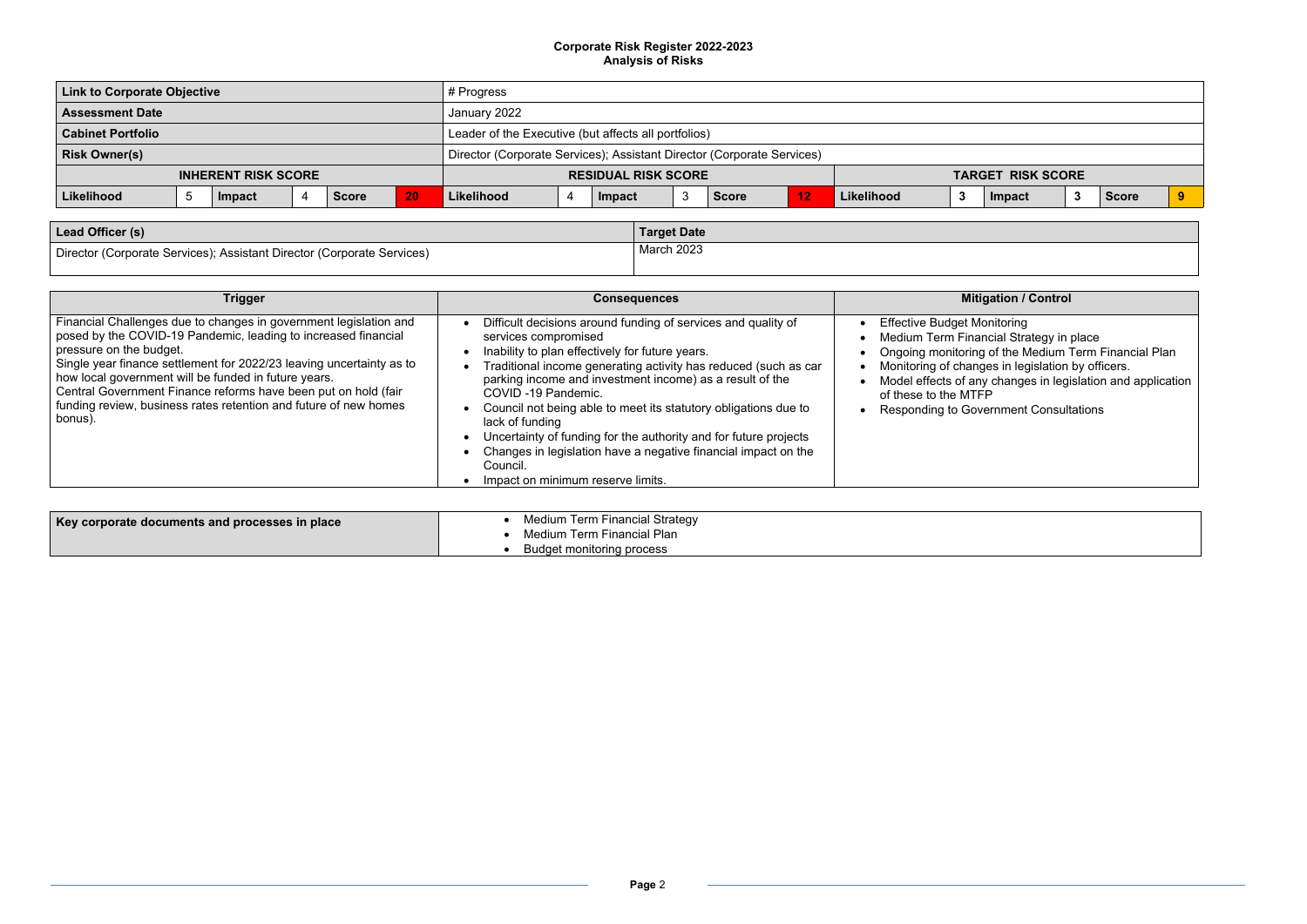|                                     | $\overline{\mathbf{2}}$         |  |  |  |  |  |  |
|-------------------------------------|---------------------------------|--|--|--|--|--|--|
| #People, #Place & #Progress         |                                 |  |  |  |  |  |  |
| January 2022                        |                                 |  |  |  |  |  |  |
| All portfolios                      |                                 |  |  |  |  |  |  |
| Chief Executive and Management Team |                                 |  |  |  |  |  |  |
|                                     |                                 |  |  |  |  |  |  |
| <b>Score</b>                        | 12                              |  |  |  |  |  |  |
|                                     | <b>TARGET RISK SCORE</b><br>- 2 |  |  |  |  |  |  |

| Lead Officer (s)                                       | <b>Target Date</b> |
|--------------------------------------------------------|--------------------|
| Chief Executive/ Management Team/Wider Management Team | March 2023         |

| <b>Trigger</b>                                                                                                                                                                                                                                                                 | <b>Consequences</b>                                                                                                                                                                                                                                                                                                                                                                                                                               | <b>Mitigation / Control</b>                                                                                                                                                                                                                                                                                                                                                              |
|--------------------------------------------------------------------------------------------------------------------------------------------------------------------------------------------------------------------------------------------------------------------------------|---------------------------------------------------------------------------------------------------------------------------------------------------------------------------------------------------------------------------------------------------------------------------------------------------------------------------------------------------------------------------------------------------------------------------------------------------|------------------------------------------------------------------------------------------------------------------------------------------------------------------------------------------------------------------------------------------------------------------------------------------------------------------------------------------------------------------------------------------|
| Changes in national priorities including National Significant<br>Infrastructure Projects (NSIP).<br>Current proposals that affect the Borough are:<br>Lower Thames Crossing (Gravesham)<br>Thurrock Flexible Generation Plant (Tilbury)<br>London Resort (Dartford, Gravesham) | Council may not have the necessary resources to deliver on key<br>projects.<br>Projects may adversely affect local residents                                                                                                                                                                                                                                                                                                                      | Circulation of monthly briefings to key officers<br>Working alongside other stakeholders and partne<br>to keep informed of developments such as:-<br><b>Local Government Association</b><br><b>District Councils Network</b><br>Kent Finance Officers Group<br>Kent Resilience Forum                                                                                                     |
| Change (s) in legislation / statutory duties imposed by Central<br>Government such as<br><b>Local Government Reform</b><br>Levelling Up Agenda                                                                                                                                 | Introduction of new statutory duties could<br>Change the strategic direction of the Council<br>Result in new statutory duties not being enacted leading to legal<br>challenge<br>Entail additional workloads for officers<br>Move to an agile way, directing resources as required<br>Increase scrutiny by members and the public<br>change the way existing services are delivered<br>increase financial pressures (discussed as part of risk 1) | Information sharing and gathering across all Cou<br>Circulation of monthly briefings to key officers on<br>legislation<br>Effective business continuity planning<br>Regular updates to members on developments a<br>changes in legislation<br>Preparation of workforce strategy<br>Co-ordination and sharing of information with oth<br>authorities through various networks and forums. |

| <b>Mitigation / Control</b>                                                                                                                                                                                                                                                                                                                                             |
|-------------------------------------------------------------------------------------------------------------------------------------------------------------------------------------------------------------------------------------------------------------------------------------------------------------------------------------------------------------------------|
| Circulation of monthly briefings to key officers<br>Working alongside other stakeholders and partner organisations<br>to keep informed of developments such as:-                                                                                                                                                                                                        |
| <b>Local Government Association</b><br><b>District Councils Network</b><br><b>Kent Finance Officers Group</b><br>Kent Resilience Forum                                                                                                                                                                                                                                  |
| Information sharing and gathering across all Council services                                                                                                                                                                                                                                                                                                           |
| Circulation of monthly briefings to key officers on proposed / new<br>legislation<br>Effective business continuity planning<br>Regular updates to members on developments and potential<br>changes in legislation<br>Preparation of workforce strategy<br>Co-ordination and sharing of information with other local<br>authorities through various networks and forums. |
|                                                                                                                                                                                                                                                                                                                                                                         |

| <b>Key corporate documents and processes in place</b> | Corporate Plan 2019-2023<br>Medium Term Financial Strategy |
|-------------------------------------------------------|------------------------------------------------------------|
|                                                       | Medium Term Financial Plan                                 |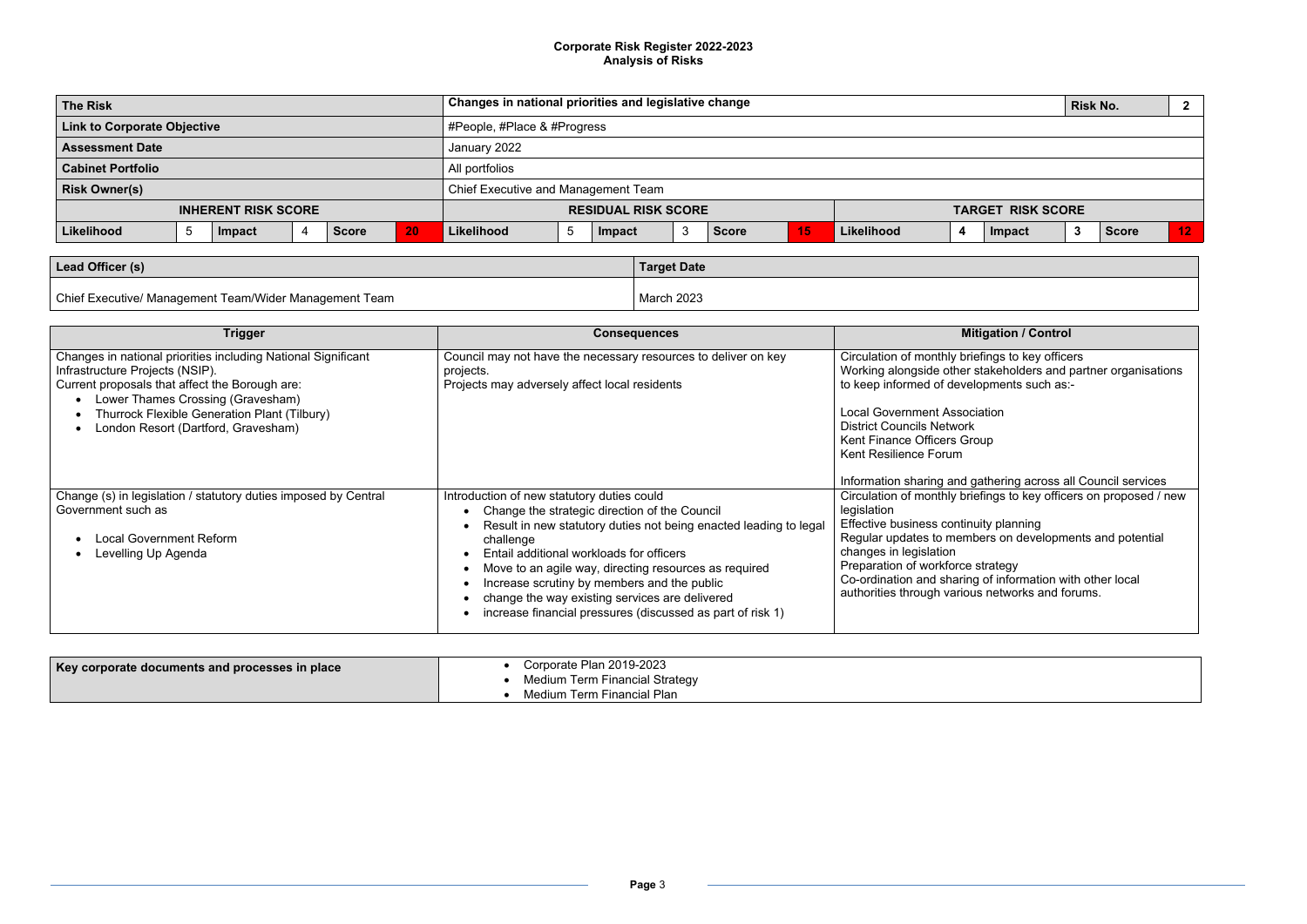# ntroduced from 1 November 2021 portunity to work from home, portuice. Initiatives that have been cil remains competitive in order to potential employees include: If training for (including qualification g advert templates and reviewing dvertised. king closely to ensure career within services. nent Development Programme els of stress and sickness absence line managers. When appropriate tional Health and the Employee initiatives in order to support staff duced and will continue, include: /ellbeing surveys amongst the f the joint staff forum to ensure the resented at the meetings and includes agenda. ebinars that are run by the Council's Programme. ng the role of the Councils Mental continuing Invertinue in April 2022. aining in November 2021 on naging and Motivating Hybrid Teams. vides office based staff the ork life balance.

| <b>The Risk</b>                    |  |        |              |                            | <b>Organisational capacity/resilience</b> |                                            |  |        |   |                          |    |            | <b>Risk No.</b> |        | -3  |              |  |
|------------------------------------|--|--------|--------------|----------------------------|-------------------------------------------|--------------------------------------------|--|--------|---|--------------------------|----|------------|-----------------|--------|-----|--------------|--|
| <b>Link to Corporate Objective</b> |  |        |              |                            |                                           | #People                                    |  |        |   |                          |    |            |                 |        |     |              |  |
| <b>Assessment Date</b>             |  |        | January 2022 |                            |                                           |                                            |  |        |   |                          |    |            |                 |        |     |              |  |
| <b>Cabinet Portfolio</b>           |  |        |              |                            |                                           | Deputy Leader (but affects all portfolios) |  |        |   |                          |    |            |                 |        |     |              |  |
| <b>Risk Owner(s)</b>               |  |        |              |                            | Chief Executive and Management Team       |                                            |  |        |   |                          |    |            |                 |        |     |              |  |
| <b>INHERENT RISK SCORE</b>         |  |        |              | <b>RESIDUAL RISK SCORE</b> |                                           |                                            |  |        |   | <b>TARGET RISK SCORE</b> |    |            |                 |        |     |              |  |
| Likelihood                         |  | Impact |              | <b>Score</b>               | 20                                        | Likelihood                                 |  | Impact | 3 | Score                    | 12 | Likelihood | 3               | Impact | - 3 | <b>Score</b> |  |
|                                    |  |        |              |                            |                                           |                                            |  |        |   |                          |    |            |                 |        |     |              |  |

| Lead Officer (s) | <b>Target Date</b> |
|------------------|--------------------|
|                  | June/July 2022     |
|                  |                    |
| Laura Lowrey     |                    |

| <b>Trigger</b>                                                                                                                                                       | <b>Consequences</b>                                                                                                                                                                                                                                                                                                             | <b>Mitigation / Control</b>                                                                                                                                                                                                                                                                                                                                                                                                                                                                                                                                                                                         |
|----------------------------------------------------------------------------------------------------------------------------------------------------------------------|---------------------------------------------------------------------------------------------------------------------------------------------------------------------------------------------------------------------------------------------------------------------------------------------------------------------------------|---------------------------------------------------------------------------------------------------------------------------------------------------------------------------------------------------------------------------------------------------------------------------------------------------------------------------------------------------------------------------------------------------------------------------------------------------------------------------------------------------------------------------------------------------------------------------------------------------------------------|
| External opportunities of agile and home working in light of the COVID<br>pandemic is making it difficult to recruit staff, especially those in<br>specialist roles. | Increase in turnover resulting with a reduction in staff,<br>Specialist roles remain vacant for prolonged periods of time, placing<br>additional pressures on staff in service areas which may already<br>have stretched resources.<br>Increased agency costs<br>Services areas with reduced staff will suffer a greater impact | A Hybrid Working Policy was introduced from<br>giving office based staff the opportunity to wo<br>depending on the needs of the service. Initi-<br>introduced to ensure the Council remains co<br>retain existing staff and attract potential emp<br>Increased availability of training for (ii<br>training).<br>Revisiting and improving advert temp<br>where vacancies are advertised.<br>HR and Managers working closely to<br>progression is available within service<br>The introduction of a Management Developn                                                                                              |
| Overstretched resources resulting with reduced staff motivation, low<br>morale and increased sickness and stress levels.                                             | Council will be required to provide additional help and support to<br>overcome problems.                                                                                                                                                                                                                                        | HR continue to monitor the levels of stress a<br>within the Council and support line managers<br>staff will be referred to Occupational Health a<br>Assistance Programme. Other initiatives in o<br>wellbeing that have been introduced and will<br>• Undertaking periodic Wellbeing surve<br>workforce.<br>Reviewing the format of the joint staff<br>whole workforce is represented at the<br>a wellbeing item on the agenda.<br>Undertaking weekly Webinars that ar<br>Employee Assistance Programme.<br>Reviewing and promoting the role of<br>Health Champions.<br>Continuing Investors in People reviews next |
| Staff (especially office based) experiencing difficulties in adapting to<br>remote working                                                                           | Increase in organisational stress negatively impacting productivity<br>and mental health and wellbeing.                                                                                                                                                                                                                         | All line managers undertook training in Nove<br>Leadership Behaviours for Managing and Mo<br>The Hybrid Working Policy provides office ba<br>opportunity to adopt a better work life balanc                                                                                                                                                                                                                                                                                                                                                                                                                         |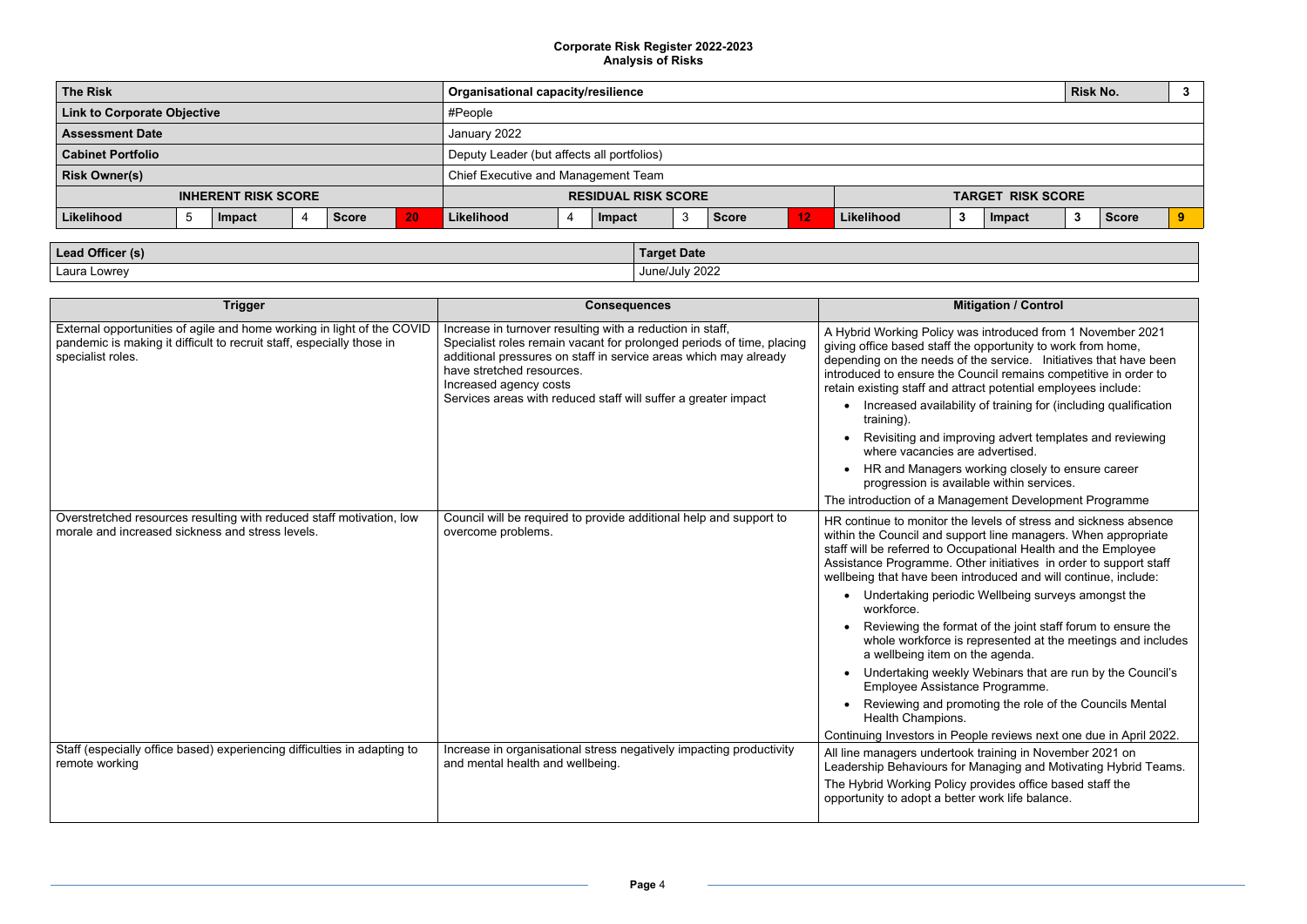| Key corporate documents and processes in | Corporate Business Plan 2019-2023 |
|------------------------------------------|-----------------------------------|
| place                                    | Workforce Development Plan        |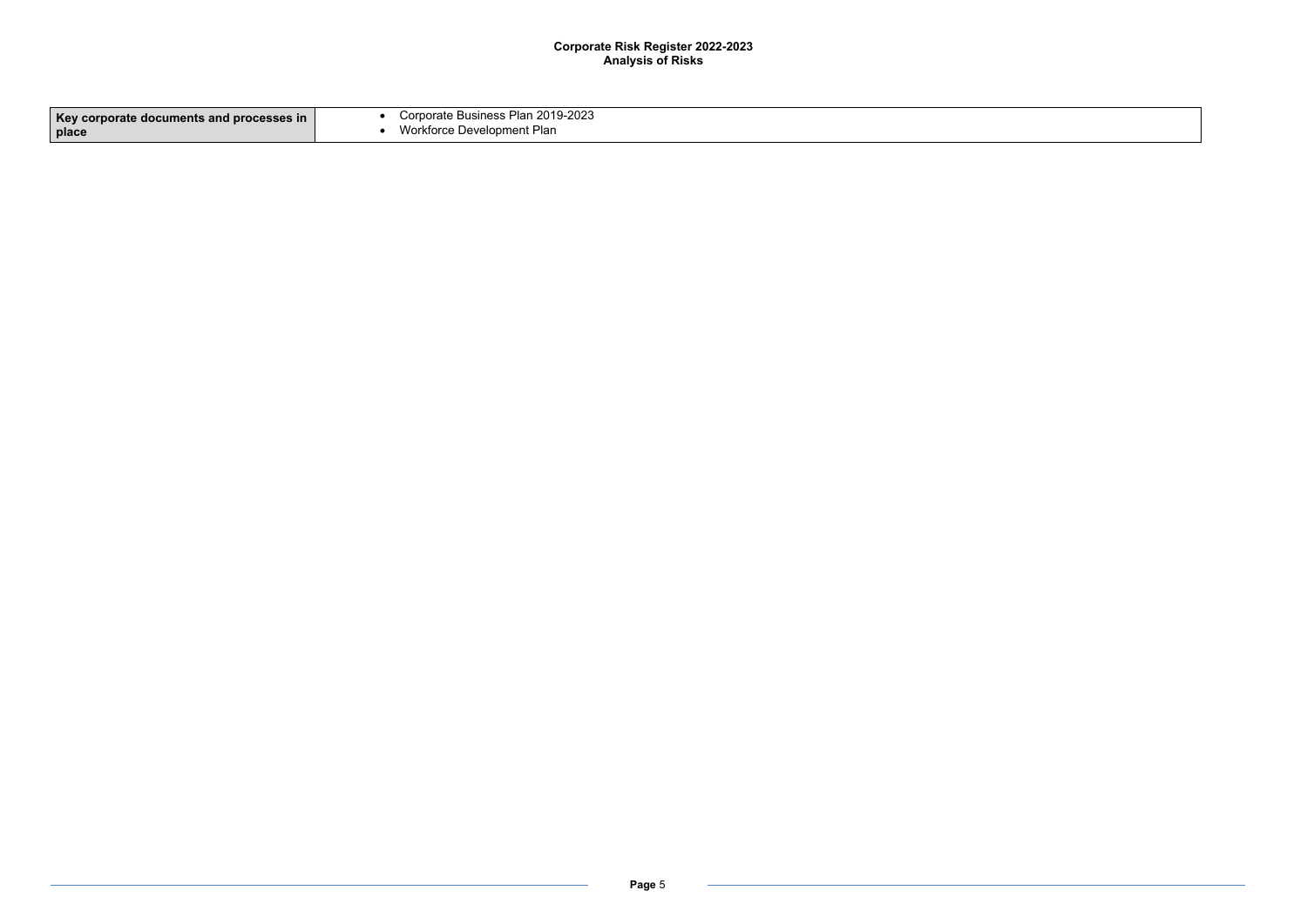|                                                                                                                                                                                                                                                                                                                                                                                                                                                                                                                                                                                                                                                                                                                        |                          |                                                       | <b>Risk No.</b> |              | 4 |  |  |  |  |
|------------------------------------------------------------------------------------------------------------------------------------------------------------------------------------------------------------------------------------------------------------------------------------------------------------------------------------------------------------------------------------------------------------------------------------------------------------------------------------------------------------------------------------------------------------------------------------------------------------------------------------------------------------------------------------------------------------------------|--------------------------|-------------------------------------------------------|-----------------|--------------|---|--|--|--|--|
|                                                                                                                                                                                                                                                                                                                                                                                                                                                                                                                                                                                                                                                                                                                        |                          |                                                       |                 |              |   |  |  |  |  |
|                                                                                                                                                                                                                                                                                                                                                                                                                                                                                                                                                                                                                                                                                                                        | <b>TARGET RISK SCORE</b> |                                                       |                 |              |   |  |  |  |  |
| າood                                                                                                                                                                                                                                                                                                                                                                                                                                                                                                                                                                                                                                                                                                                   | 2                        | <b>Impact</b>                                         | 4               | <b>Score</b> | 8 |  |  |  |  |
|                                                                                                                                                                                                                                                                                                                                                                                                                                                                                                                                                                                                                                                                                                                        |                          |                                                       |                 |              |   |  |  |  |  |
|                                                                                                                                                                                                                                                                                                                                                                                                                                                                                                                                                                                                                                                                                                                        |                          |                                                       |                 |              |   |  |  |  |  |
|                                                                                                                                                                                                                                                                                                                                                                                                                                                                                                                                                                                                                                                                                                                        |                          |                                                       |                 |              |   |  |  |  |  |
|                                                                                                                                                                                                                                                                                                                                                                                                                                                                                                                                                                                                                                                                                                                        |                          |                                                       |                 |              |   |  |  |  |  |
|                                                                                                                                                                                                                                                                                                                                                                                                                                                                                                                                                                                                                                                                                                                        |                          | <b>Mitigation / Control</b>                           |                 |              |   |  |  |  |  |
| Cyber awareness training for staff<br>Use of strong passwords<br>٠<br>Use of multifactor authentication<br>$\bullet$<br>Separation of administrative accounts from general<br>$\bullet$<br>user accounts<br>In 2022 a dedicated IT Security Officer post will be<br>$\bullet$<br>established which will coordinate all IT security activity<br>across the Council and improve our security posture<br>Use of web filtering software to control access to known<br>$\bullet$<br>high risk websites<br>Use of antivirus software<br>Use of non-administrative accounts when browsing the<br>web<br>Timely patching of software vulnerabilities<br>٠<br>In 2022 a dedicated IT Security Officer post will be<br>$\bullet$ |                          |                                                       |                 |              |   |  |  |  |  |
| established which will coordinate all IT security activity<br>across the Council and improve our security posture<br>Policies, processes, and procedures for configuration of<br>IT infrastructure<br>Staff training<br>$\bullet$<br>In 2022 a dedicated IT Security Officer post will be<br>٠<br>established which will coordinate all IT security activity<br>across the Council and improve our security posture                                                                                                                                                                                                                                                                                                    |                          |                                                       |                 |              |   |  |  |  |  |
|                                                                                                                                                                                                                                                                                                                                                                                                                                                                                                                                                                                                                                                                                                                        |                          | Regular review of IT defences (such as firewall rules |                 |              |   |  |  |  |  |

| Lead Officer (s)                         | <b>Target Date</b> |
|------------------------------------------|--------------------|
| Assistant Director (Transformation & IT) | November 2022      |

| <b>The Risk</b>                    | Cyberattack resulting in data breach or corruption of data |               |                |              |                                                            |                               | <b>Risk No.</b>                        |        |   |                          |    |            |                  |        |                         |              |   |
|------------------------------------|------------------------------------------------------------|---------------|----------------|--------------|------------------------------------------------------------|-------------------------------|----------------------------------------|--------|---|--------------------------|----|------------|------------------|--------|-------------------------|--------------|---|
| <b>Link to Corporate Objective</b> |                                                            |               |                |              |                                                            | <b>Progress</b>               |                                        |        |   |                          |    |            |                  |        |                         |              |   |
|                                    |                                                            |               |                |              | Deliver a more resilient, creative, cost effective Council |                               |                                        |        |   |                          |    |            |                  |        |                         |              |   |
|                                    |                                                            |               |                |              |                                                            | Digital innovation            |                                        |        |   |                          |    |            |                  |        |                         |              |   |
|                                    |                                                            |               |                |              |                                                            |                               | Successfully manage key business risks |        |   |                          |    |            |                  |        |                         |              |   |
| <b>Assessment Date</b>             |                                                            |               |                |              |                                                            | January 2022                  |                                        |        |   |                          |    |            |                  |        |                         |              |   |
| <b>Cabinet Portfolio</b>           |                                                            |               |                |              |                                                            | Leader                        |                                        |        |   |                          |    |            |                  |        |                         |              |   |
| <b>Risk Owner(s)</b>               |                                                            |               |                |              |                                                            | Director (Corporate Services) |                                        |        |   |                          |    |            |                  |        |                         |              |   |
| <b>INHERENT RISK SCORE</b>         |                                                            |               |                |              | <b>RESIDUAL RISK SCORE</b>                                 |                               |                                        |        |   | <b>TARGET RISK SCORE</b> |    |            |                  |        |                         |              |   |
| Likelihood                         | 4                                                          | <b>Impact</b> | $\overline{4}$ | <b>Score</b> | 16                                                         | Likelihood                    | 3                                      | Impact | 4 | <b>Score</b>             | 12 | Likelihood | $\boldsymbol{2}$ | Impact | $\overline{\mathbf{4}}$ | <b>Score</b> | 8 |
|                                    |                                                            |               |                |              |                                                            |                               |                                        |        |   |                          |    |            |                  |        |                         |              |   |

| <b>Trigger</b>                                                 | <b>Consequences</b>                                                                                                                                                                                                                                                                                                                                                                                                                                                            | <b>Mitigation / Control</b>                                                                                                                                                                                                                                                                             |
|----------------------------------------------------------------|--------------------------------------------------------------------------------------------------------------------------------------------------------------------------------------------------------------------------------------------------------------------------------------------------------------------------------------------------------------------------------------------------------------------------------------------------------------------------------|---------------------------------------------------------------------------------------------------------------------------------------------------------------------------------------------------------------------------------------------------------------------------------------------------------|
| Member of staff falls victim to phishing attack                | The login credentials used by a member of staff is stolen enabling an<br>unauthorised user to access and modify data and systems used by that<br>person. In the case of a user with access to privileged systems this may<br>also enable administrative access and the ability to move laterally between<br>systems. The ultimate consequence could be a cyber-attack resulting in a<br>loss of access to Council systems and data.                                            | Cyber awareness training for staff<br>Use of strong passwords<br>Use of multifactor authentication<br>Separation of administrative accou<br>user accounts<br>In 2022 a dedicated IT Security Of<br>established which will coordinate a<br>across the Council and improve ou                             |
| Member of staff falls victim to "drive by download"            | A member of staff visits a website which has been poisoned with malware<br>which automatically runs when the web page is viewed. The malware is<br>able to access resources on the computer with the same level of access<br>as the logged in user, or with elevated privileges if combined with<br>additional vulnerabilities (such as unpatched software), The ultimate<br>consequence could be a cyber-attack resulting in a loss of access to<br>Council systems and data. | Use of web filtering software to co<br>high risk websites<br>Use of antivirus software<br>Use of non-administrative account<br>web<br>Timely patching of software vulner<br>$\bullet$<br>In 2022 a dedicated IT Security Of<br>established which will coordinate a<br>across the Council and improve ou |
| Misconfiguration of IT Infrastructure results in a breach      | An item of IT infrastructure is accidentally configured in such a way that it<br>allows exploitation by an external actor to carry out a cyber-attack resulting<br>in a loss of access to Council systems and data                                                                                                                                                                                                                                                             | Policies, processes, and procedure<br>IT infrastructure<br>Staff training<br>$\bullet$<br>In 2022 a dedicated IT Security Of<br>established which will coordinate a<br>across the Council and improve ou                                                                                                |
| Brute force attack against IT infrastructure results in breach | An attacker constantly attempts to gain access to Council systems via<br>external infrastructure (web sites, email systems, vpn) in a systematic way<br>with the hope of finding a vulnerability which will provide access to Council<br>systems and data. Once access has been gained, the ultimate<br>consequence could be a cyberattack resulting in a loss of access to                                                                                                    | Regular review of IT defences (sue<br>and network configurations) to ens<br>operating effectively<br>Regular scanning of IT infrastructu<br>attacker is able to see                                                                                                                                     |

and network configurations) to ensure they are

g of IT infrastructure to identify what an to see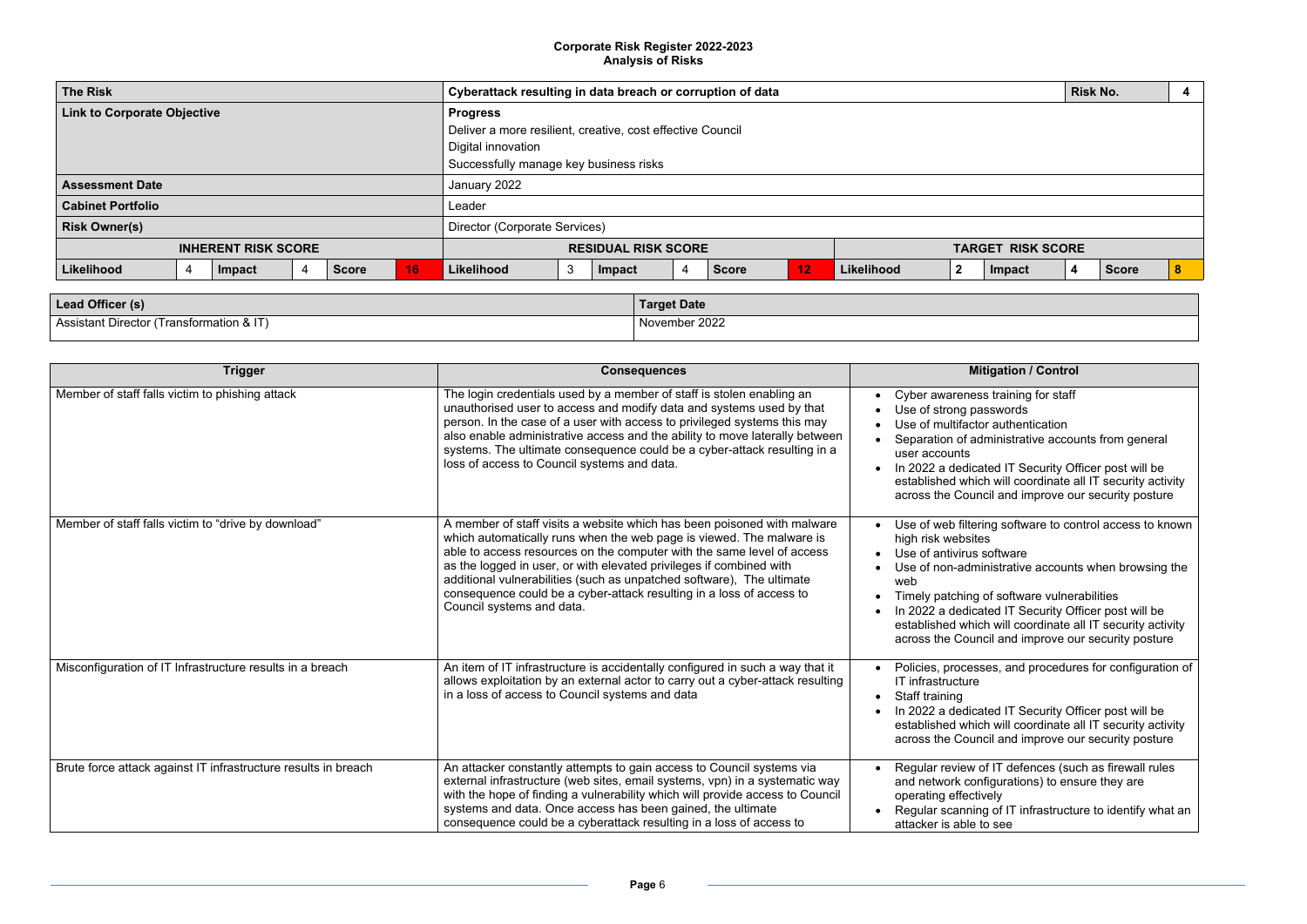g of security incident logs which can tacks happen

ity Operations Centre managed service in order to provide 24/7 proactive ar IT environment and highlighting any action on immediate identification ated IT Security Officer post will be ch will coordinate all IT security activity ncil and improve our security posture

re which is supported by the supplier software in a timely manner when upplier of a vulnerability

systems and procedures will be automation of loading software patches process and reduce the amount of time .<br>erable

ated IT Security Officer post will be ch will coordinate all IT security activity ncil and improve our security posture

ternet connection provided by KPSN level of Distributed Denial of Service JISC (the internet service provider) ity Operations Centre managed service in order to provide 24/7 proactive ar IT environment and highlighting any action on immediate identification ated IT Security Officer post will be ch will coordinate all IT security activity ncil and improve our security posture

of data to systems that have rection and immutable storage ity Operations Centre managed service in order to provide 24/7 proactive ar IT environment and highlighting any action on immediate identification ated IT Security Officer post will be ch will coordinate all IT security activity cil and improve our security posture

|                                                              | Council systems and data.                                                                                                                                                                                                                                                                                                                                                 | Central recording<br>identify when att<br>In 2022 a Securi<br>will be explored<br>monitoring of ou<br>risks for further a<br>In 2022 a dedica<br>established whic<br>across the Coun                                                |
|--------------------------------------------------------------|---------------------------------------------------------------------------------------------------------------------------------------------------------------------------------------------------------------------------------------------------------------------------------------------------------------------------------------------------------------------------|-------------------------------------------------------------------------------------------------------------------------------------------------------------------------------------------------------------------------------------|
| Unpatched software vulnerability results in breach           | All software has the potential to have bugs and programming errors.<br>Unpatched software means there are vulnerabilities in a program or code<br>that the Council is aware of and will not or cannot fix. Bugs in software can<br>be exploited to carry out tasks for which the software was not originally<br>designed to perform, such as carrying out a cyber-attack. | Only use softwar<br>Apply patches to<br>notified by the su<br>In 2022 further s<br>explored for the<br>to speed up the<br>software is vulne<br>In 2022 a dedica<br>established whic<br>across the Coun                              |
| Denial of service attack prevents IT systems from being used | The Council's internet connections is flooded with a high volume of<br>meaningless data which prevent legitimate data from getting through.<br>Access to Council services for staff and members of the public is<br>prevented and the systems appear to be down.                                                                                                          | The Councils int<br>features a high leg<br>protection from.<br>In 2022 a Securi<br>$\bullet$<br>will be explored<br>monitoring of ou<br>risks for further a<br>In 2022 a dedica<br>$\bullet$<br>established whic<br>across the Coun |
| Ransomware attack steals and then deletes Council data       | A malicious actor who has gained a foothold within the Council IT<br>infrastructure is able steal large volumes of data before destroying access<br>to that data for the Council. Staff are not able to access their systems or<br>data and provide their services.                                                                                                       | Regular backup<br>ransomware pro<br>In 2022 a Securi<br>$\bullet$<br>will be explored<br>monitoring of ou<br>risks for further a<br>In 2022 a dedica<br>established whic<br>across the Coun                                         |

| Key corporate documents and processes in place | <b>Business Continuity Plans</b><br><b>Security Policies</b> |  |
|------------------------------------------------|--------------------------------------------------------------|--|
|------------------------------------------------|--------------------------------------------------------------|--|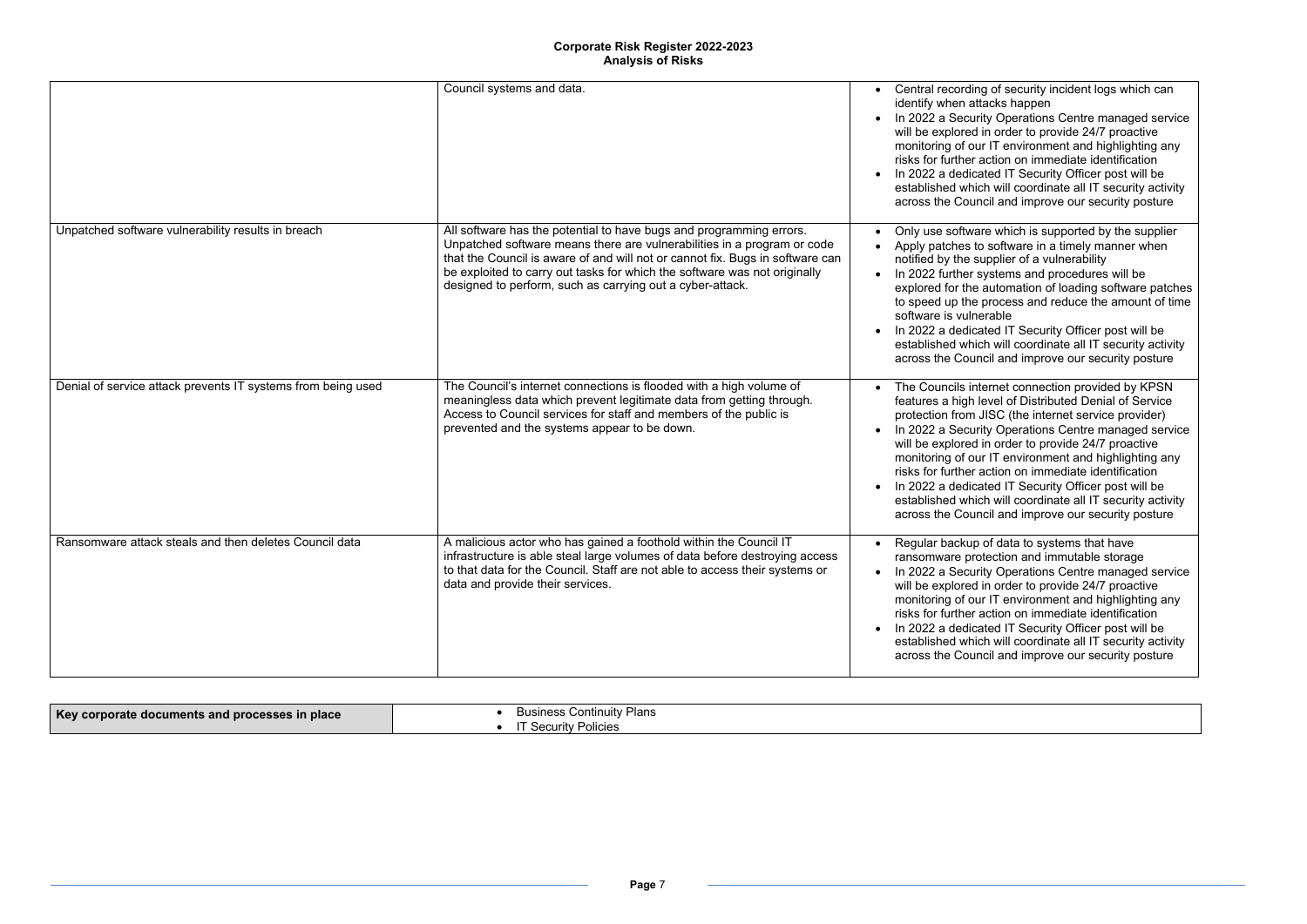- external is sought on new investment activity reasury management advisors and  ${\sf checks}$
- managers to ascertain how
- n the Council's Treasury Management gy, which set out the criteria for
- rs and management team on
- easury activity
- ance and property services to enable r opportunities to the Council's
- I income protection reserve. Currently annual commercial income. he Property Acquisition Strategy and
- ensuring all commercial investments align with this strategy.
	- erty portfolio to ensure it is compliant nd PWLB criteria.
	- opportunities / income streams.

| <b>Investment Risk</b>                     | <b>Risk No.</b><br>. ර                     |  |  |  |  |  |  |
|--------------------------------------------|--------------------------------------------|--|--|--|--|--|--|
|                                            |                                            |  |  |  |  |  |  |
| January 2022                               |                                            |  |  |  |  |  |  |
| Leader                                     |                                            |  |  |  |  |  |  |
| Director (Corporate Services)              |                                            |  |  |  |  |  |  |
| <b>RESIDUAL RISK SCORE</b>                 | <b>TARGET RISK SCORE</b>                   |  |  |  |  |  |  |
| 10<br>Likelihood<br><b>Score</b><br>Impact | Likelihood<br><b>Score</b><br>Impact<br>J. |  |  |  |  |  |  |
|                                            | #Progress                                  |  |  |  |  |  |  |

| Lead Officer (s)                                                       | Target Date |
|------------------------------------------------------------------------|-------------|
| Director (Corporate Services), Assistant Director (Corporate Services) | March 2023  |

| <b>Trigger</b>                                                                                                                                         | <b>Consequences</b>                                                                                                                                                                                  | <b>Mitigation / Control</b>                                                                                                                                                                                                                                                                                                                                                                                                                                                          |
|--------------------------------------------------------------------------------------------------------------------------------------------------------|------------------------------------------------------------------------------------------------------------------------------------------------------------------------------------------------------|--------------------------------------------------------------------------------------------------------------------------------------------------------------------------------------------------------------------------------------------------------------------------------------------------------------------------------------------------------------------------------------------------------------------------------------------------------------------------------------|
| Investments do not perform as expected                                                                                                                 | Investment income is reduced, negatively impacting on budget and the<br>reputation of the Council which could impact on the delivery of services<br>due to the loss of income.                       | External professional advice is sought on new inve<br>such as from the Councils treasury management a<br>subjected to due diligence checks<br>Regular meetings with fund managers to ascertain<br>investments are performing.<br>Maintaining and reporting on the Council's Treasur<br>Strategy and Capital Strategy, which set out the cri<br>investments<br>Regular updates to members and management tea<br>investment performance.<br>Monitoring and review of treasury activity |
| Commercial property does not maintain the expected rental yield                                                                                        | Reduction in income for the Council which could adversely affect the<br>delivery of services due to lack of financial resources.                                                                     | Close working between finance and property servic<br>early identification of risks or opportunities to the C<br>investment portfolio.<br>Maintaining the commercial income protection rese<br>this reserve is set at 25% of annual commercial inc<br>Maintaining and reviewing the Property Acquisition<br>ensuring all commercial investments align with this<br>Development of a Commercial Income Dashboard.                                                                      |
| Government intervention on investment activity for example potential<br>changes to the Prudential Code and access to Public Works Loan<br>Board (PWLB) | Council could be limited in its investment options going forward<br>Requirement to disinvest in some areas that are performing well to<br>ensure compliance with the relevant codes and legislation. | Review of commercial property portfolio to ensure<br>with the Prudential Code and PWLB criteria.<br>Research other investment opportunities / income                                                                                                                                                                                                                                                                                                                                 |
|                                                                                                                                                        |                                                                                                                                                                                                      |                                                                                                                                                                                                                                                                                                                                                                                                                                                                                      |
| Key corporate documents and processes in place                                                                                                         | <b>Treasury Management Strategy</b><br><b>Capital Strategy</b><br><b>Property Acquisition Strategy</b>                                                                                               |                                                                                                                                                                                                                                                                                                                                                                                                                                                                                      |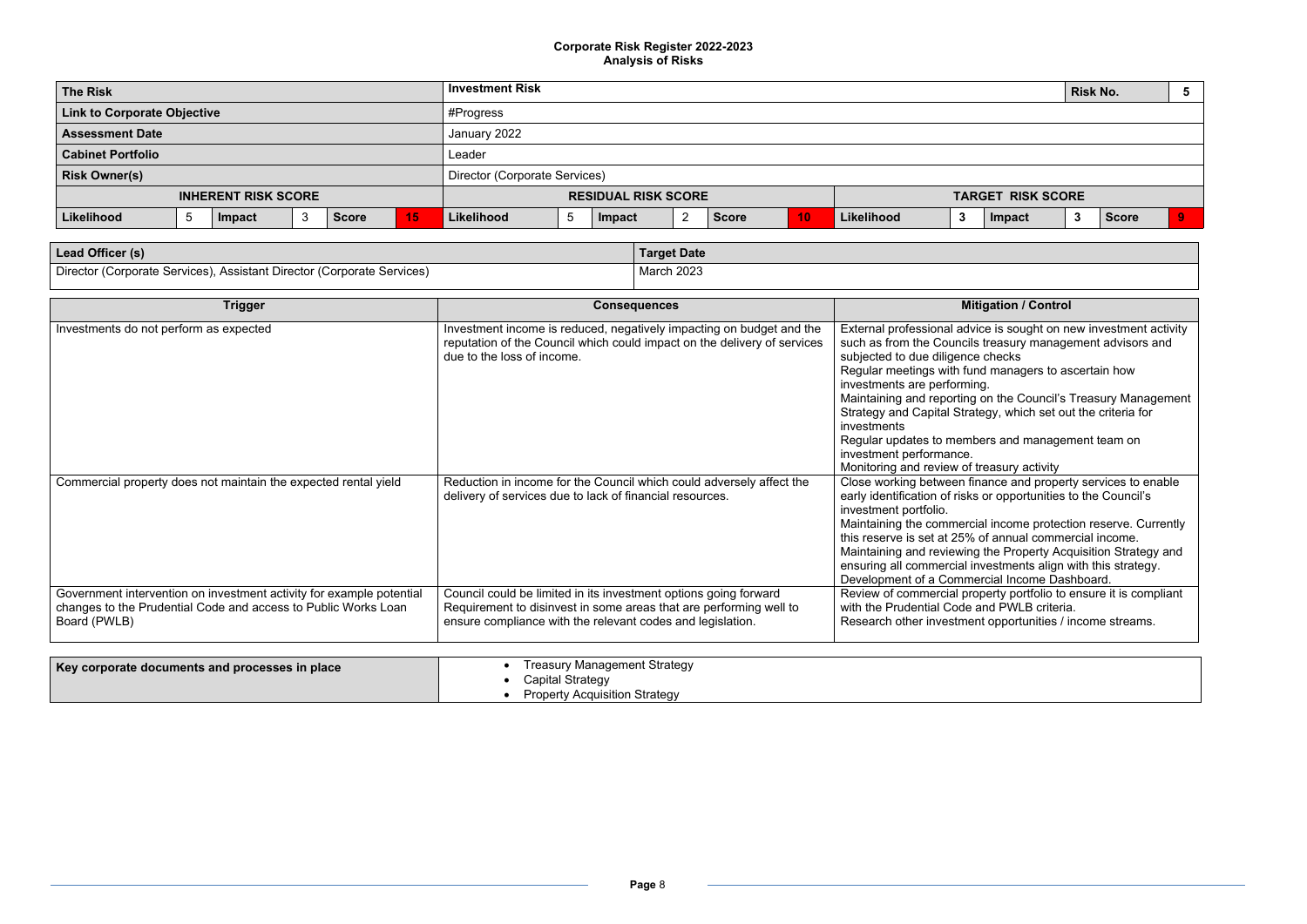| <b>The Risk</b>                                      | Adoption and delivery of sound Local Plan                    | <b>Risk No.</b><br>- 6            |  |
|------------------------------------------------------|--------------------------------------------------------------|-----------------------------------|--|
| <b>Link to Corporate Objective</b>                   | #Place                                                       |                                   |  |
| <b>Assessment Date</b>                               | January 2022                                                 |                                   |  |
| <b>Cabinet Portfolio</b>                             | <b>Cllr Sullivan</b>                                         |                                   |  |
| <b>Risk Owner(s)</b>                                 | Director of Environment, Assistant Director (Planning)       |                                   |  |
| <b>INHERENT RISK SCORE</b>                           | <b>RESIDUAL RISK SCORE</b>                                   | <b>TARGET RISK SCORE</b>          |  |
| 16<br>Likelihood<br><b>Score</b><br>4<br>Impact<br>4 | 3<br>Likelihood<br>Likelihood<br><b>Score</b><br>Impact<br>3 | 3<br>Ō.<br>Impact<br><b>Score</b> |  |

| Lead Officer (s)                                                                                                 |                                                                                                                                                                 | <b>Target Date</b>                                                                                                                                                                                                                                                                                                                                                                                                                                                                                                                                                                                                         |                                                                                                                                                                                                                                                                                                                                                                                                                                                                                                                                                                                                                                                                                                                                                                                                                                               |
|------------------------------------------------------------------------------------------------------------------|-----------------------------------------------------------------------------------------------------------------------------------------------------------------|----------------------------------------------------------------------------------------------------------------------------------------------------------------------------------------------------------------------------------------------------------------------------------------------------------------------------------------------------------------------------------------------------------------------------------------------------------------------------------------------------------------------------------------------------------------------------------------------------------------------------|-----------------------------------------------------------------------------------------------------------------------------------------------------------------------------------------------------------------------------------------------------------------------------------------------------------------------------------------------------------------------------------------------------------------------------------------------------------------------------------------------------------------------------------------------------------------------------------------------------------------------------------------------------------------------------------------------------------------------------------------------------------------------------------------------------------------------------------------------|
| Service Manager (Planning)<br><b>Assistant Director (Planning)</b>                                               |                                                                                                                                                                 | December 2023                                                                                                                                                                                                                                                                                                                                                                                                                                                                                                                                                                                                              |                                                                                                                                                                                                                                                                                                                                                                                                                                                                                                                                                                                                                                                                                                                                                                                                                                               |
| <b>Trigger</b>                                                                                                   |                                                                                                                                                                 | <b>Consequences</b>                                                                                                                                                                                                                                                                                                                                                                                                                                                                                                                                                                                                        | <b>Mitigation / Control</b>                                                                                                                                                                                                                                                                                                                                                                                                                                                                                                                                                                                                                                                                                                                                                                                                                   |
| Local Plan is not up-to-date and not underpinned by a robust evidence base                                       | sanction / intervention<br>If Government intervention:<br>○ Reputational damage to the Council<br>$\circ$<br>dependent on the Local Plan<br>quality development | Local Planning Authorities (LPAs) are required to have an up to<br>date local plan in place by the end of 2023 or face government<br>The potential imposition of unwanted planning policies,<br>causing an inability to deliver upon the Council's that are<br>Council less able to protect the Borough from inappropriate or poor                                                                                                                                                                                                                                                                                         | Service has taken up the offer of a PAS Local Plan<br>Gateway Review which is an independent<br>assessment of the risks and opportunities faced.<br>The Local Plan is supported by a detailed project<br>timetable / project plan that is used to control and<br>manage the process, so far as that is possible and<br>that this is periodically presented to Management<br>Team for management update/monitoring purpose<br>There are risks which cannot be adequately<br>mitigated because they are under the control of<br>external organisations and the Council is reliant on<br>those external parties for elements of the Local<br>Plan. For example, updated transport modelling is<br>required from Kent County Council in agreement<br>with National Highways. This is outside of our direct<br>control but essential for the plan. |
| Council is unable to identify a five-year land supply and fails the<br><b>Government's Housing Delivery Test</b> | influence in decision making<br>Plan.<br>Councils have less 'control' over where new homes are built:<br>they have not allocated                                | Where councils' cannot demonstrate a five year supply, national<br>planning policy, rather than policies in a Local Plan have greater<br>National policy states there should be a "presumption in favour of<br>sustainable development" for housing. This means that if a site can<br>be considered to deliver 'sustainable development' then planning<br>permission could be granted, even if there is no support from the<br>council for housing in that location or the site sits outside the Local<br>o May have to recommend approval of applications for sites<br>Increase in rejected proposals approved at appeal. | Production of Housing Delivery Action Plan and<br>implementation of the interventions identified withir                                                                                                                                                                                                                                                                                                                                                                                                                                                                                                                                                                                                                                                                                                                                       |
| Key corporate documents and processes in place                                                                   | <b>Housing Delivery Action Plan</b><br><b>Local Development Scheme</b>                                                                                          |                                                                                                                                                                                                                                                                                                                                                                                                                                                                                                                                                                                                                            |                                                                                                                                                                                                                                                                                                                                                                                                                                                                                                                                                                                                                                                                                                                                                                                                                                               |

| Service has taken up the offer of a PAS Local Plan<br>Gateway Review which is an independent<br>assessment of the risks and opportunities faced.<br>The Local Plan is supported by a detailed project<br>timetable / project plan that is used to control and<br>manage the process, so far as that is possible and<br>that this is periodically presented to Management<br>Team for management update/monitoring purposes.<br>There are risks which cannot be adequately<br>mitigated because they are under the control of<br>external organisations and the Council is reliant on<br>those external parties for elements of the Local<br>Plan. For example, updated transport modelling is<br>required from Kent County Council in agreement<br>with National Highways. This is outside of our direct<br>control but essential for the plan. |
|-------------------------------------------------------------------------------------------------------------------------------------------------------------------------------------------------------------------------------------------------------------------------------------------------------------------------------------------------------------------------------------------------------------------------------------------------------------------------------------------------------------------------------------------------------------------------------------------------------------------------------------------------------------------------------------------------------------------------------------------------------------------------------------------------------------------------------------------------|
| Production of Housing Delivery Action Plan and<br>implementation of the interventions identified within<br>it                                                                                                                                                                                                                                                                                                                                                                                                                                                                                                                                                                                                                                                                                                                                   |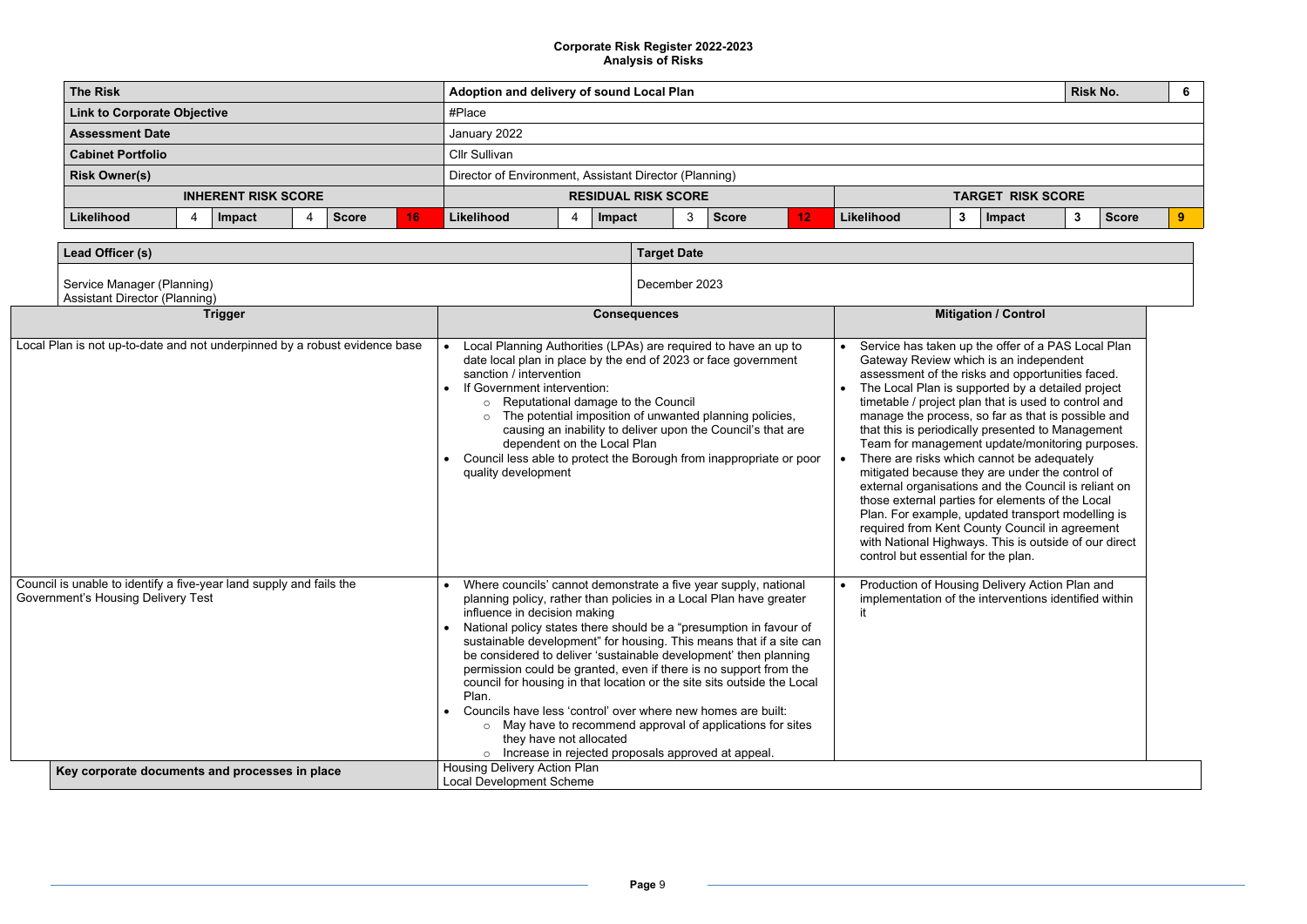nd Benefits Team undertaken January  $3-24$  months

Tracker (LIFT) application so more o identify, and engage with claimants

ed off' due to migration (or new claims)

to financial crisis due to benefit

23 CTR scheme to accept a claim for

| <b>The Risk</b>                                 | <b>Universal Credit</b>                                                 |                            | <b>Risk No.</b>    |    |
|-------------------------------------------------|-------------------------------------------------------------------------|----------------------------|--------------------|----|
| <b>Link to Corporate Objective</b>              | #People #Progress                                                       |                            |                    |    |
| <b>Assessment Date</b>                          | January 2022                                                            |                            |                    |    |
| <b>Cabinet Portfolio</b>                        | Performance & Administration                                            |                            |                    |    |
| <b>Risk Owner(s)</b>                            | Director (Corporate Services) and Service Manager (Revenues & Benefits) |                            |                    |    |
| <b>INHERENT RISK SCORE</b>                      | <b>RESIDUAL RISK SCORE</b>                                              | <b>TARGET RISK SCORE</b>   |                    |    |
| Likelihood<br>5<br>15<br><b>Score</b><br>Impact | Likelihood<br>6<br><b>Score</b><br>Impact                               | Likelihood<br>-3<br>Impact | -3<br><b>Score</b> | -9 |

| Lead Officer (s)                                                   | Target Date |
|--------------------------------------------------------------------|-------------|
| Head of Revenues & Benefits; Assistant Revenues & Benefits Manager | Ongoing     |

Liaison has continued despite the Covid-19 pandemic although remotely. Caseload & workload is closely monitored and reported monthly to management and Portfolio Holder. There has been significant benefit changes with good regular update bulletins. Job shadowing temporarily suspended due to the pandemic but as practicable.

e to build in anticipated resilience

eme for 2022-2023 will reduce vould in the past have affected claim

| <b>Trigger</b>                                                                                                                                                                                                                       | <b>Consequences</b>                                                                                                                                                                                                                                                                                                                                                                                                                    | <b>Mitigation / Control</b>                                                                                                                                                                                                                                                                                                                                                                                                                                                                                                                                               |
|--------------------------------------------------------------------------------------------------------------------------------------------------------------------------------------------------------------------------------------|----------------------------------------------------------------------------------------------------------------------------------------------------------------------------------------------------------------------------------------------------------------------------------------------------------------------------------------------------------------------------------------------------------------------------------------|---------------------------------------------------------------------------------------------------------------------------------------------------------------------------------------------------------------------------------------------------------------------------------------------------------------------------------------------------------------------------------------------------------------------------------------------------------------------------------------------------------------------------------------------------------------------------|
| Delay and uncertainty on Managed Migration of cases to Universal<br>Credit (a number of delays announced by Department for Work and<br>Pensions (DWP) - latest announcement stating that full roll-out<br>delayed to September 2024) | Difficult to predict the resourcing requirements of the Benefits service                                                                                                                                                                                                                                                                                                                                                               | Restructure of Revenues and Benefits Tear<br>$2022 -$ to be reviewed in 18-24 months                                                                                                                                                                                                                                                                                                                                                                                                                                                                                      |
| Drop in Housing Benefit cases as they migrate over to Universal<br>Credit (UC) showing reduction in Council Tax Reduction (CTR)<br>scheme cases                                                                                      | Those claimants who would be eligible for CTR not receiving a<br>reduction on their Council tax account.<br>Rise in level of corporate debt specifically<br>• Council Tax arrears, costs incurred due to court action and<br>enforcement agent charges<br>Rent arrears as payments made directly to the tenant, rather<br>than direct to the rent account<br>Increase in evictions/homelessness<br>Claimants suffer financial hardship | Use of Low Income Family Tracker (LIFT) a<br>data intelligence available to identify, and e<br>where<br>claims have 'dropped off' due to mig<br>to UC<br>claimants moving into financial crisis<br>changes / pandemic<br>Proposed change to 2022-23 CTR scheme<br>UC as a claim for CTR<br>Liaison has continued despite the Covid-19<br>remotely. Caseload & workload is closely m<br>monthly to management and Portfolio Hold<br>significant benefit changes with good regula<br>Job shadowing temporarily suspended due<br>will be resurrected as soon as practicable. |
| Decrease in Housing Benefit caseload but increase Universal Credit<br>workload for service                                                                                                                                           | May affect turnaround times thereby directly affecting claimants<br>including vulnerable claimants                                                                                                                                                                                                                                                                                                                                     | Recent restructure of service to build in ant<br>requirements.<br>Proposed banded CTR scheme for 2022-20<br>number of changes which would in the past<br>amount                                                                                                                                                                                                                                                                                                                                                                                                           |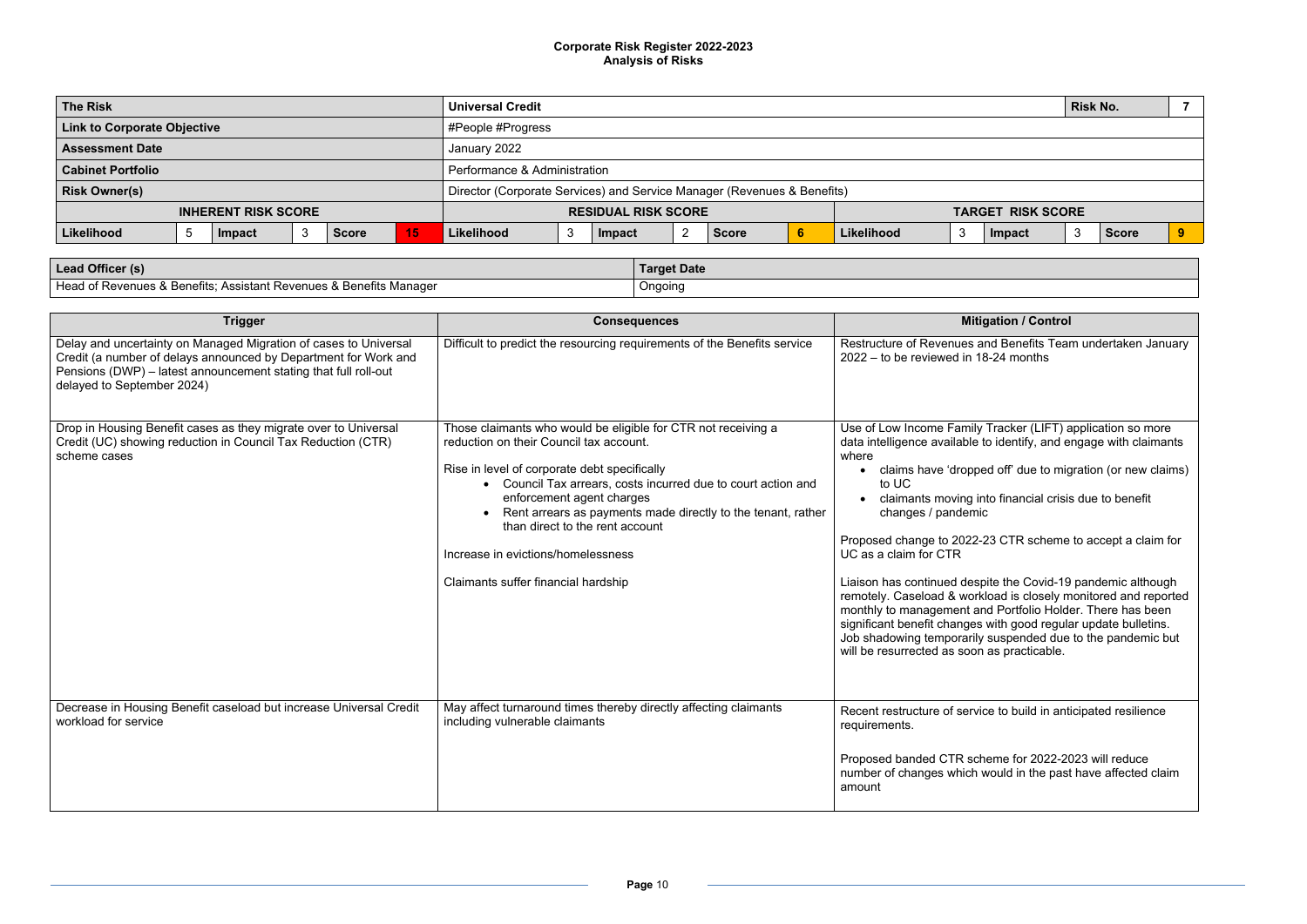# **Triggerigeries** *I* Control

- ents for members and staff and any changes.
- Creation of a Service Change team within Revenues and Benefits to ensure staff training, policy changes , system testing/upgrades
	- $A$  aimants and potential claimants  $$ entre Plus
	- d website maintenance to ensure key
	- g caseload, speed of assessment,

| <b>Trigger</b>                            | <b>Consequences</b>                                                                                        | <b>Mitig</b>                                                  |
|-------------------------------------------|------------------------------------------------------------------------------------------------------------|---------------------------------------------------------------|
| Significant changes to the benefit system | Delays in assessment of benefit claims<br>Complex changes requiring both legislative and systems knowledge | Maintain briefing arrangeme<br>provide regular updates of a   |
|                                           |                                                                                                            | Creation of a Service Chang<br>to ensure staff training, poli |
|                                           |                                                                                                            | Continue signposting for cla<br>working closely with Job Ce   |
|                                           |                                                                                                            | Social Media messaging and<br>messaging.                      |
|                                           | Service Plan                                                                                               |                                                               |
| Key corporate documents and processes in  | Forecastic and Headers Defined                                                                             |                                                               |

| place | <b>Exceptional Hardship Policy</b>                                                                    |
|-------|-------------------------------------------------------------------------------------------------------|
|       | Monthly reporting (to Senior Management and Portfolio Holder) of key performance indicators including |
|       | amount of Discretionary Hardship payment made, Council tax collection                                 |
|       | Quarterly performance report to Performance and Administration cabinet committee                      |
|       |                                                                                                       |